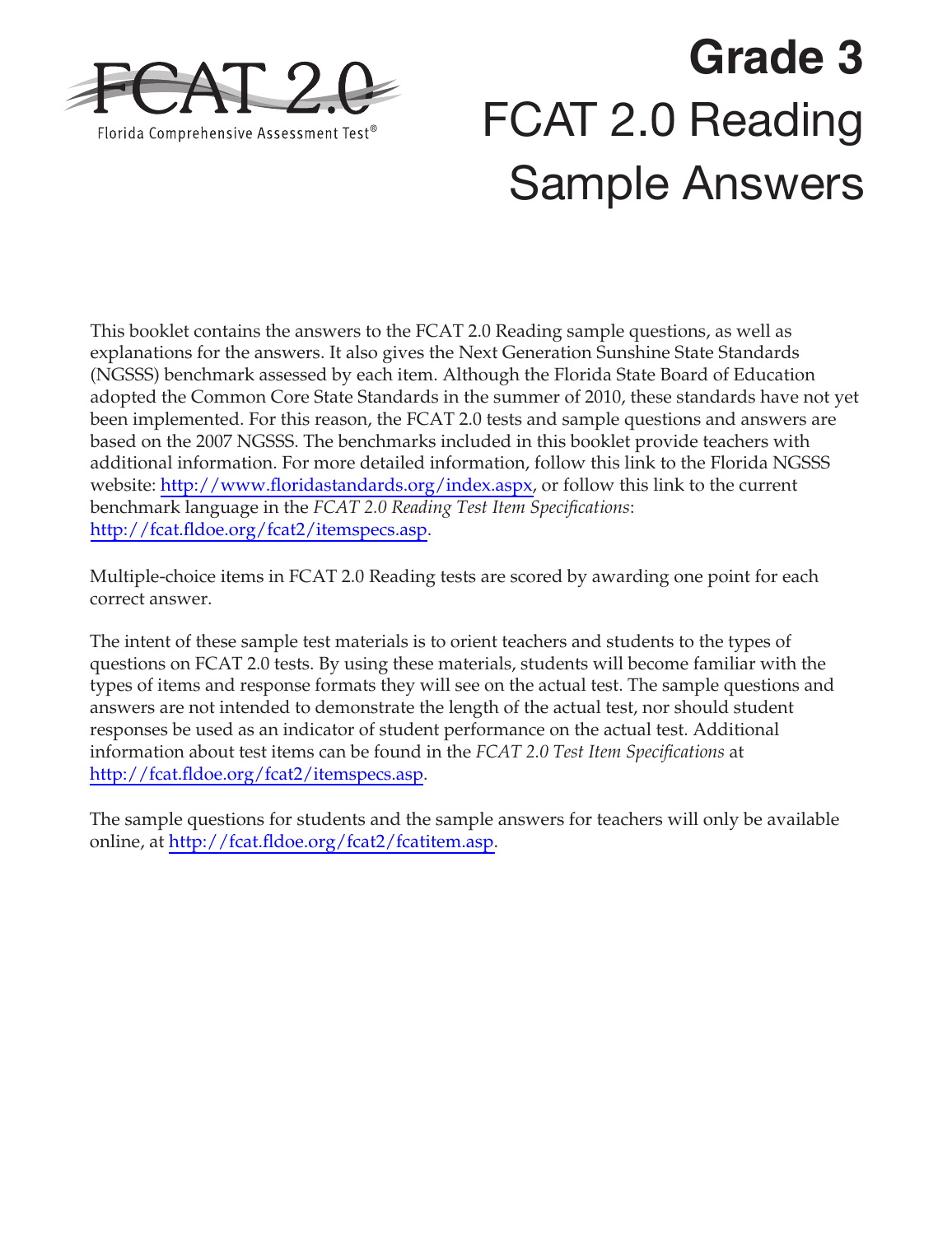

## **Story:** "Swim, Baby, Swim!"

"Swim, Baby, Swim!" by Mary Leister. Reprinted from the May 1990 issue of *Ranger Rick* magazine, with the permission of the publisher, the National Wildlife Federation. Copyright © 1990 by the National Wildlife Federation.



## **1 The correct answer is B (to move quickly forward and grab him).**

Type of Text: Literary

Benchmark: LA.3.1.6.3 The student will use context clues to determine meanings of unfamiliar words.

The correct answer is B. The story provides the actions of the fish through the support of context clues—*With one more powerful swish of her tail and a snap of her jaws, the wet blackbird would be hers—*to indicate that *lunge* means to move quickly forward.



## **2 The correct answer is G (to tell about a bird learning to fly).**

Type of Text: Literary

Benchmark: LA.3.1.7.2 The student will identify the author's purpose (e.g., to inform, entertain, explain) in text and how an author's perspective influences text.

The correct answer is G. The author's purpose is to tell a story about a young bird's experiences and struggles that occur when he is learning to fly.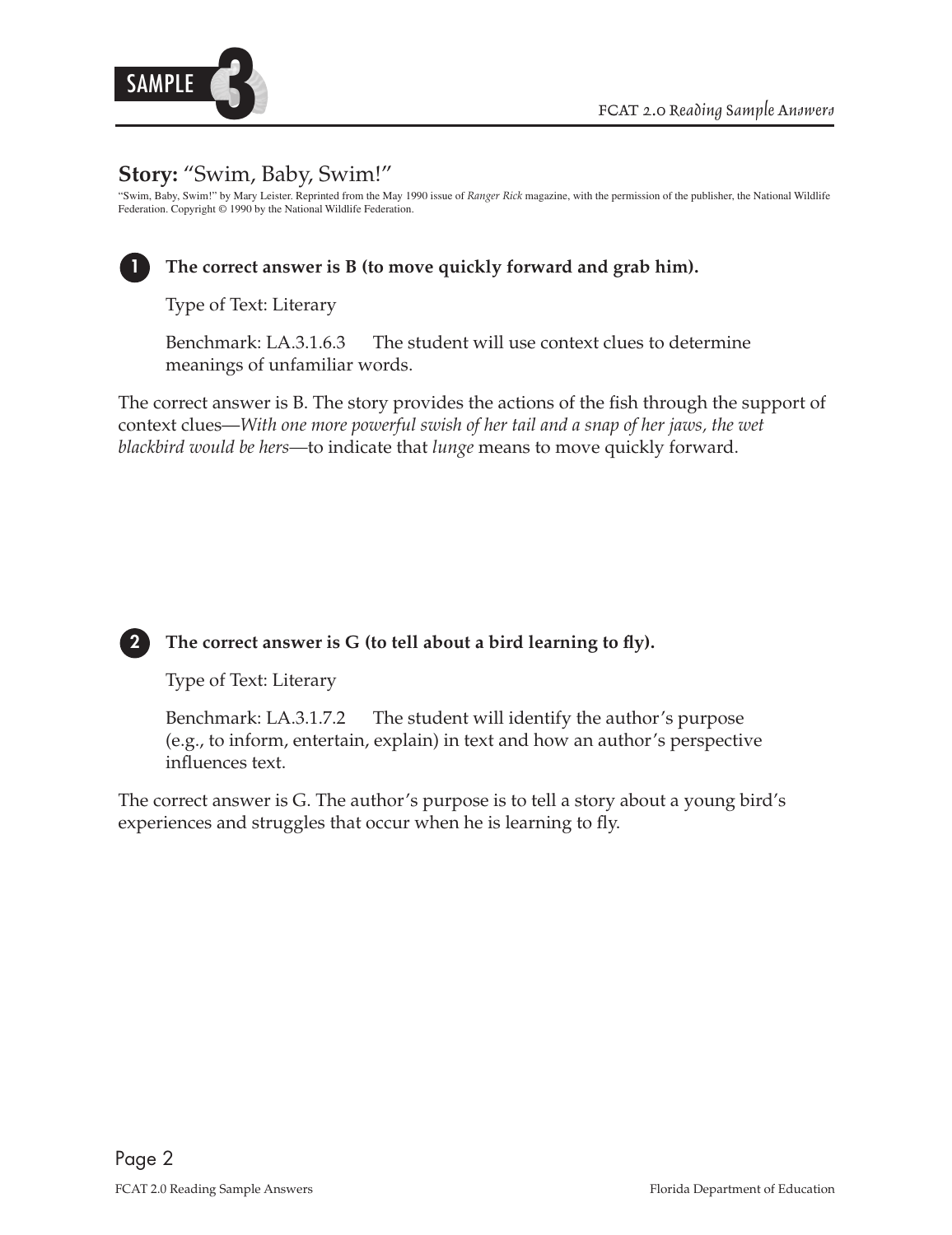

#### **3 The correct answer is B (Be careful where you land).**

Type of Text: Literary

Benchmark: LA.3.1.7.3 The student will determine explicit ideas and information in grade-level text, including but not limited to main idea, relevant supporting details, strongly implied message and inference, and chronological order of events.

The correct answer is B. The story focuses on what happens when the young bird lands in an unsafe location and the lesson he learns.



#### **4 The correct answer is I (First they are nervous; then they are frightened).**

Type of Text: Literary

Benchmark: LA.3.1.7.7 The student will compare and contrast elements, settings, characters, and problems in two texts.

The correct answer is I. The author compares the change in behavior of the parents by first stating, *Both parents clucked nervously as they watched their last baby learn to fly,*  and then, after the baby bird crawls on shore, that they *circled wildly above him, squawking and shrieking*.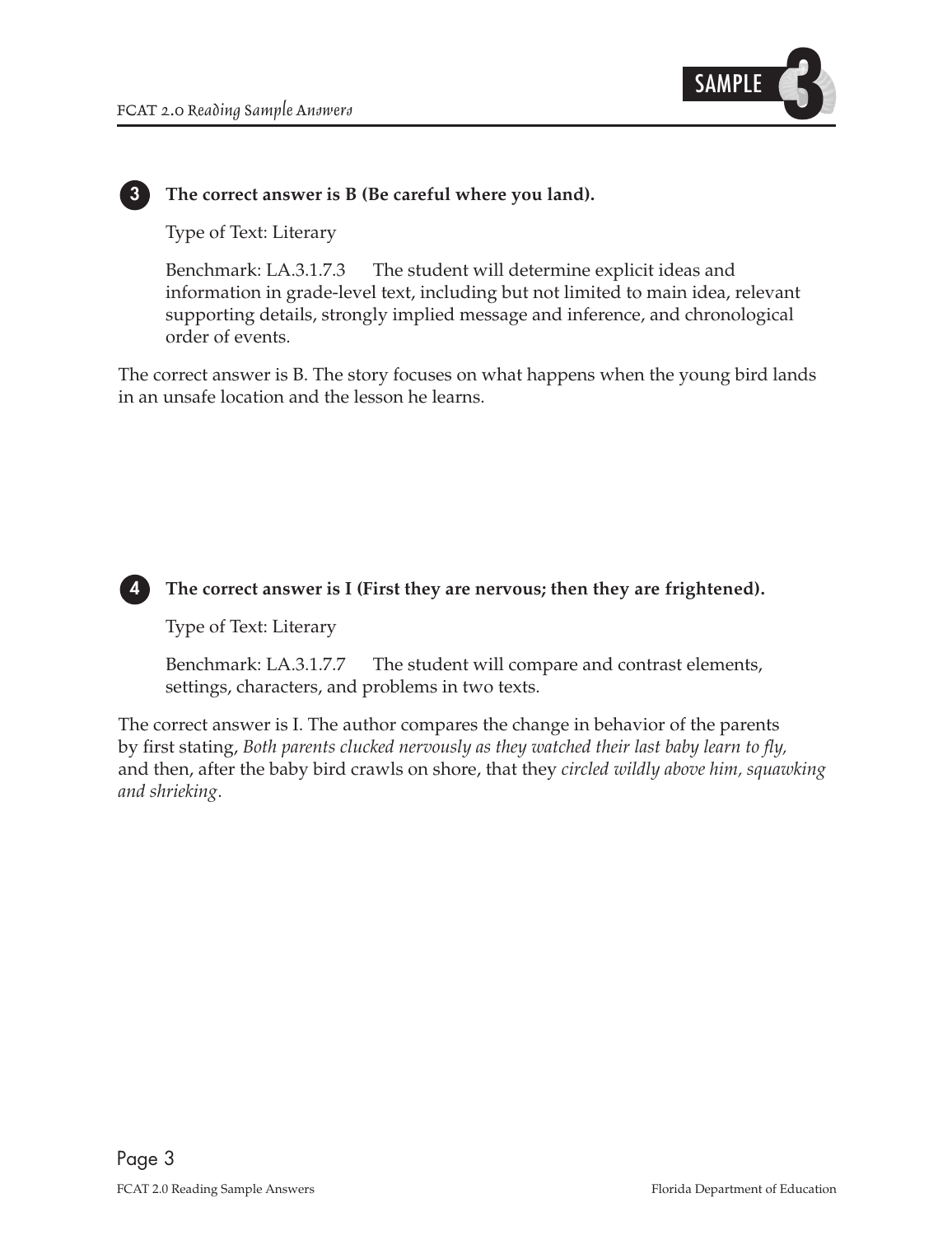

## **5 The correct answer is C (getting out of the pond).**

Type of Text: Literary

Benchmark: LA.3.2.1.2 The student will identify and explain the elements of story structure, including character/character development, setting, plot, and problem/resolution in a variety of fiction.

 and he isn't the only animal in the water. The author states, *the bass kept moving toward him . . . the wet blackbird would be hers*. The young bird has to get out of the pond in order The correct answer is C. The main problem is that the young bird falls into the pond to be safe from the bass.



## **6 The correct answer is I (scary).**

Type of Text: Literary

Benchmark: LA.3.2.1.7 The student will identify and explain an author's use of descriptive, idiomatic, and figurative language (e.g., personification, similes, metaphors, symbolism), and examine how it is used to describe people, feelings, and objects.

The correct answer is I. The words from the excerpted text describing the *frantic* parents' actions clue the student to the scary mood created by the author.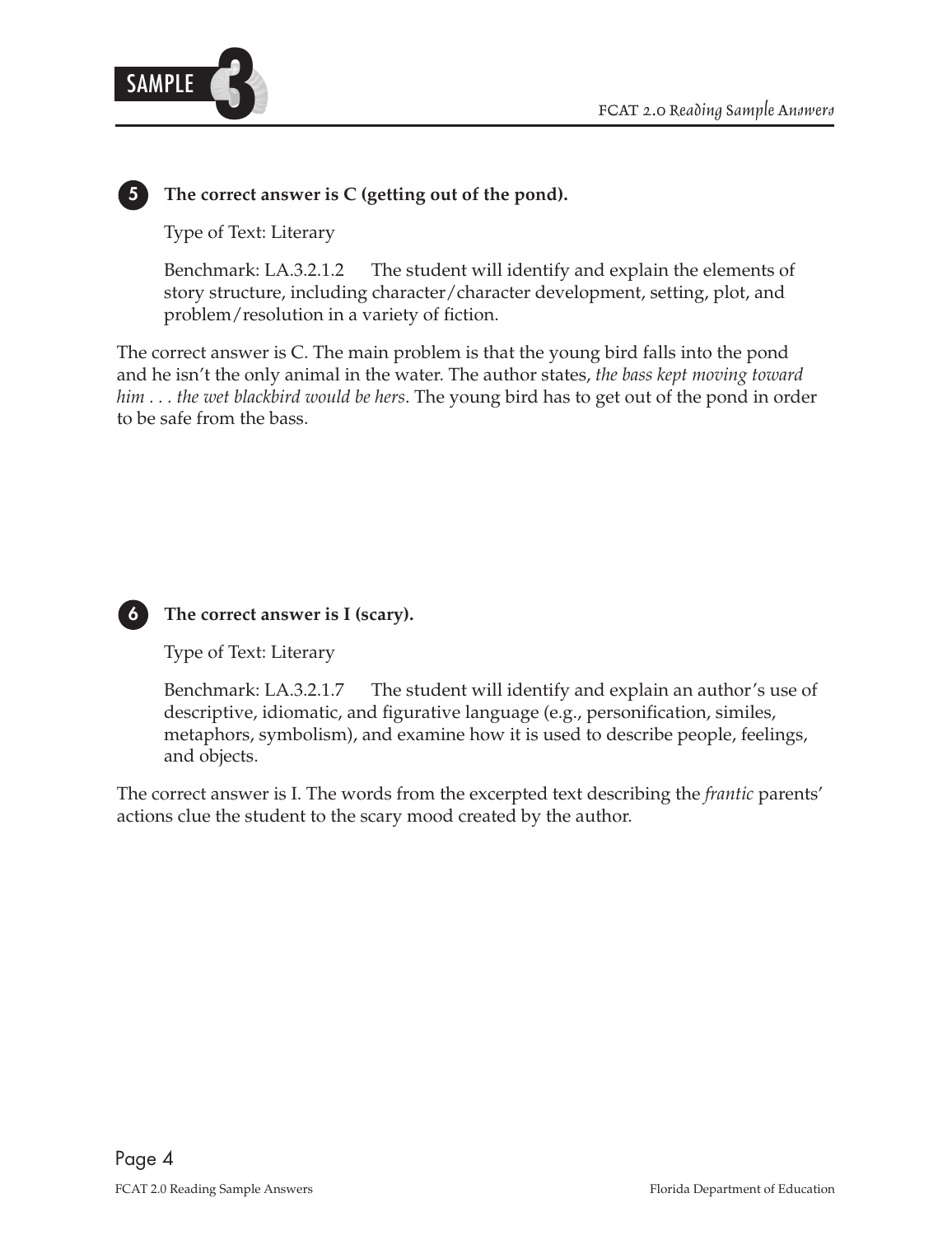

#### **7 The correct answer is B (Learn from your experiences).**

Type of Text: Literary

Benchmark: LA.3.1.7.6 The student will identify themes or topics across a variety of fiction and nonfiction selections.

The correct answer is B. The story ends with the following sentences: *There were plenty of dangers in the marsh, as he would soon discover. But for this day, at least, he would stay away from the pond.* These sentences indicate that the young bird realizes the dangers of the pond and will continue to learn about keeping safe.



## **8 The correct answer is F (The teacher called my name twice).**

Type of Text: Literary

Benchmark: LA.3.1.6.9 The student will determine the correct meaning of words with multiple meanings in context. *[Also assesses LA.3.1.6.6 The student will identify shades of meaning in related words (e.g., blaring, loud).]* 

The correct answer is F. The context for the word *called* suggests a summoning on the part of the little bird's parents. The teacher performs this same summoning.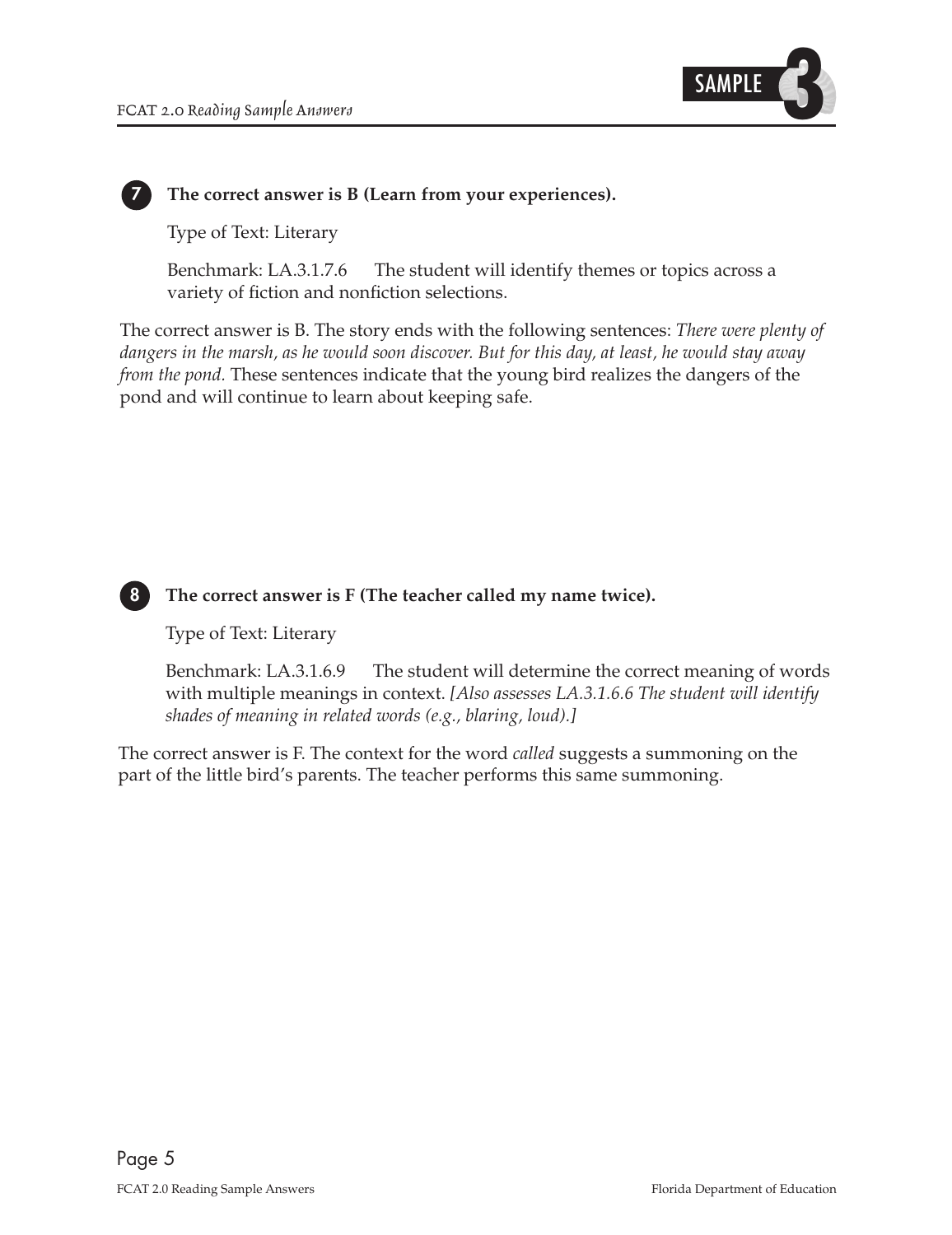

## **9 The correct answer is B (They are trying to frighten away other animals).**

Type of Text: Literary

Benchmark: LA.3.1.7.4 The student will identify cause-and-effect relationships in text.

The correct answer is B. The story states that after the young bird crawls up on the shore, his parents continue to try to protect him: *With luck, their noise would frighten away any enemies*.

## **Flier:** "The Better Birdhouse!"

"The Better Birdhouse!" property of the Florida Department of Education.



## **10 The correct answer is H (to mark some of the steps of building a birdhouse).**

Type of Text: Informational

Benchmark: LA.3.6.1.1 The student will read informational text (e.g., graphs, charts, manuals) and organize information for different purposes, including but not limited to being informed, following multi-step directions, making a report, conducting interviews, preparing to take a test, and performing a task.

The correct answer is H. The lines and numbers are used to match and clarify the steps in the section *TO BUILD A BETTER BIRDHOUSE.*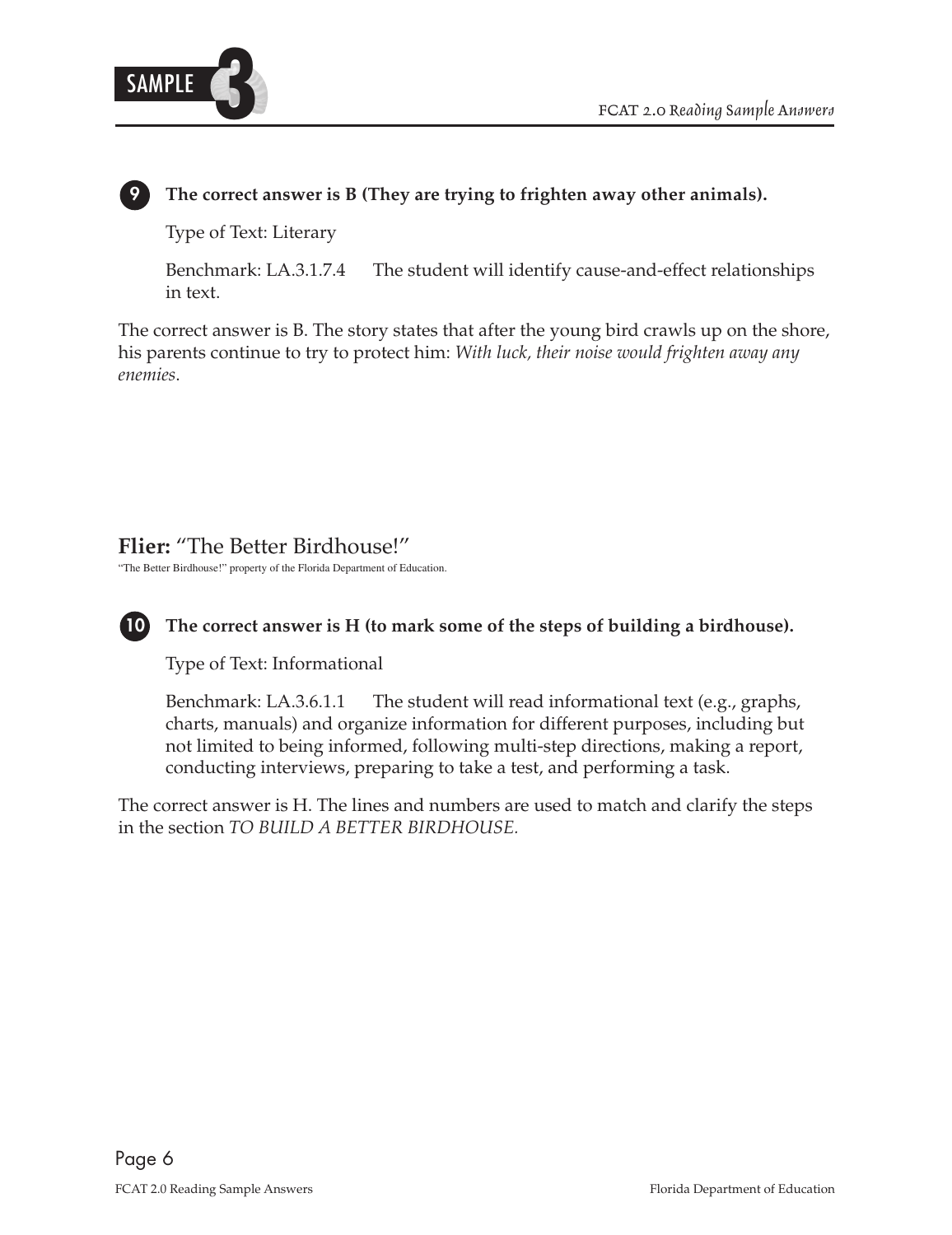

## **11 The correct answer is D (to make the birdhouse look more natural).**

Type of Text: Informational

Benchmark: LA.3.6.1.1 The student will read informational text (e.g., graphs, charts, manuals) and organize information for different purposes, including but not limited to being informed, following multi-step directions, making a report, conducting interviews, preparing to take a test, and performing a task.

The correct answer is D. Based on information found in the flier, the listing of twigs, grass, and moss in the *Materials you will need* section helps builders make the birdhouse *look even more natural.* The reader learns how to use these materials in step 7 of the section *TO BUILD A BETTER BIRDHOUSE.*



## **12 The correct answer is H (If people would try bird watching, they would like it).**

Type of Text: Informational

Benchmark: LA.3.1.7.2 The student will identify the author's purpose (e.g., to inform, entertain, explain) in text and how an author's perspective influences text.

The correct answer is H. In the first box, the author describes bird watching as a fun hobby and an adventure that people enjoy.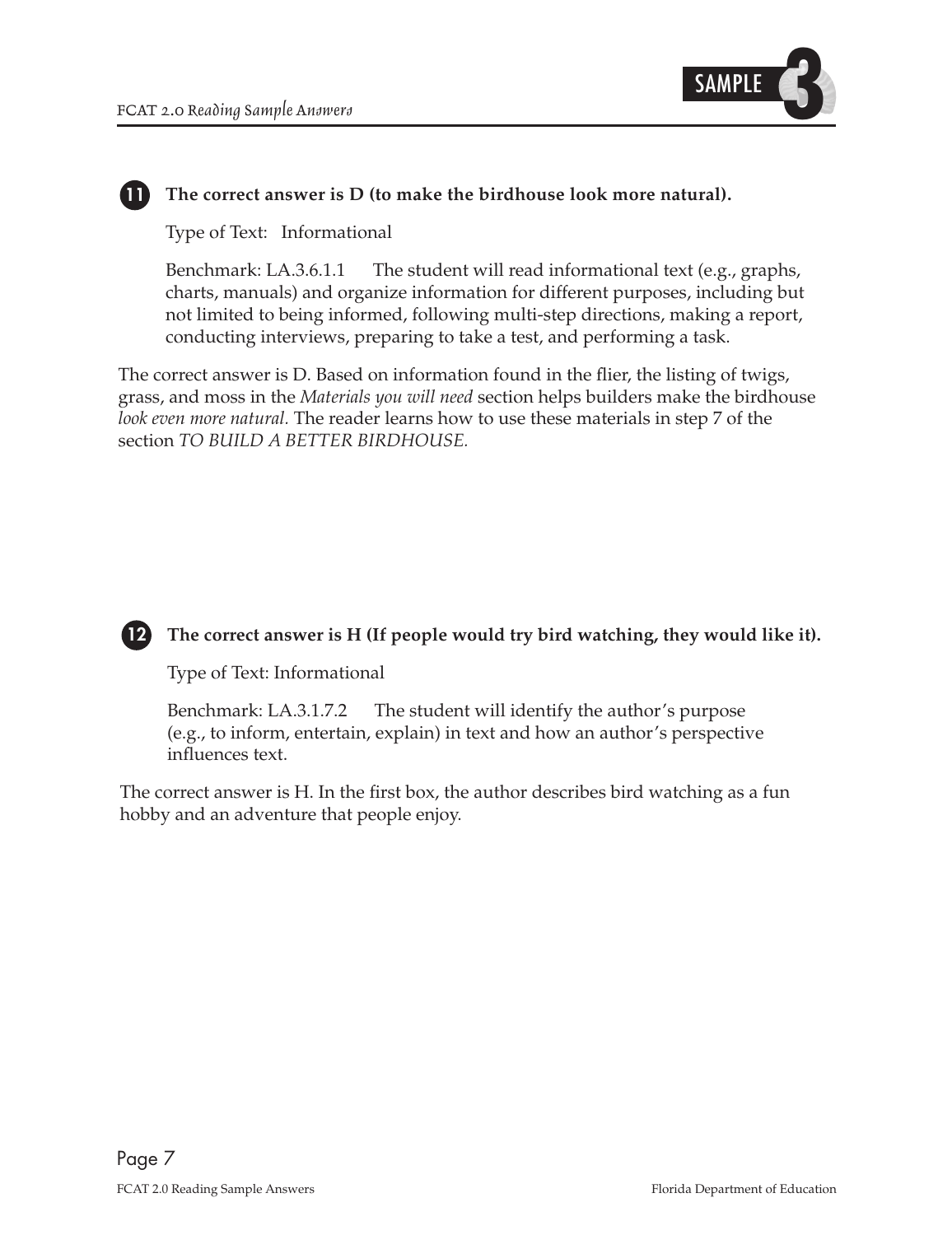

## **Article:** "A Daredevil Performer"

"A Daredevil Performer" published by William Beverly Harrison. In the public domain. "Charles Blondin,": Copyright © Pictorial Press Ltd. / Alamy.



## **13 The correct answer is C (more than ordinary).**

Type of Text: Informational

Benchmark: LA.3.1.6.7 The student will use meaning of familiar base words and affixes (prefixes and suffixes) to determine meanings of unfamiliar complex words.

The correct answer is C. The prefix *extra*- means *more*. When combined with the word *ordinary*, as in *extraordinary*, the word means *more than ordinary*. The sentence also includes information *that his daring feats are still remembered today,* which supports the understanding of the word.



## **14 The correct answer is F (that the idea was sudden).**

Type of Text: Informational

Benchmark: LA.3.1.6.9 The student will determine the correct meaning of words with multiple meanings in context. [*Also assesses LA.3.1.6.6 The student will identify shades of meaning in related words (e.g., blaring, loud).*]

The correct answer is F. The term *at once* means *all at one time*, or *sudden,* and is intended to show that the idea came to Blondin quickly while he was visiting Niagara Falls.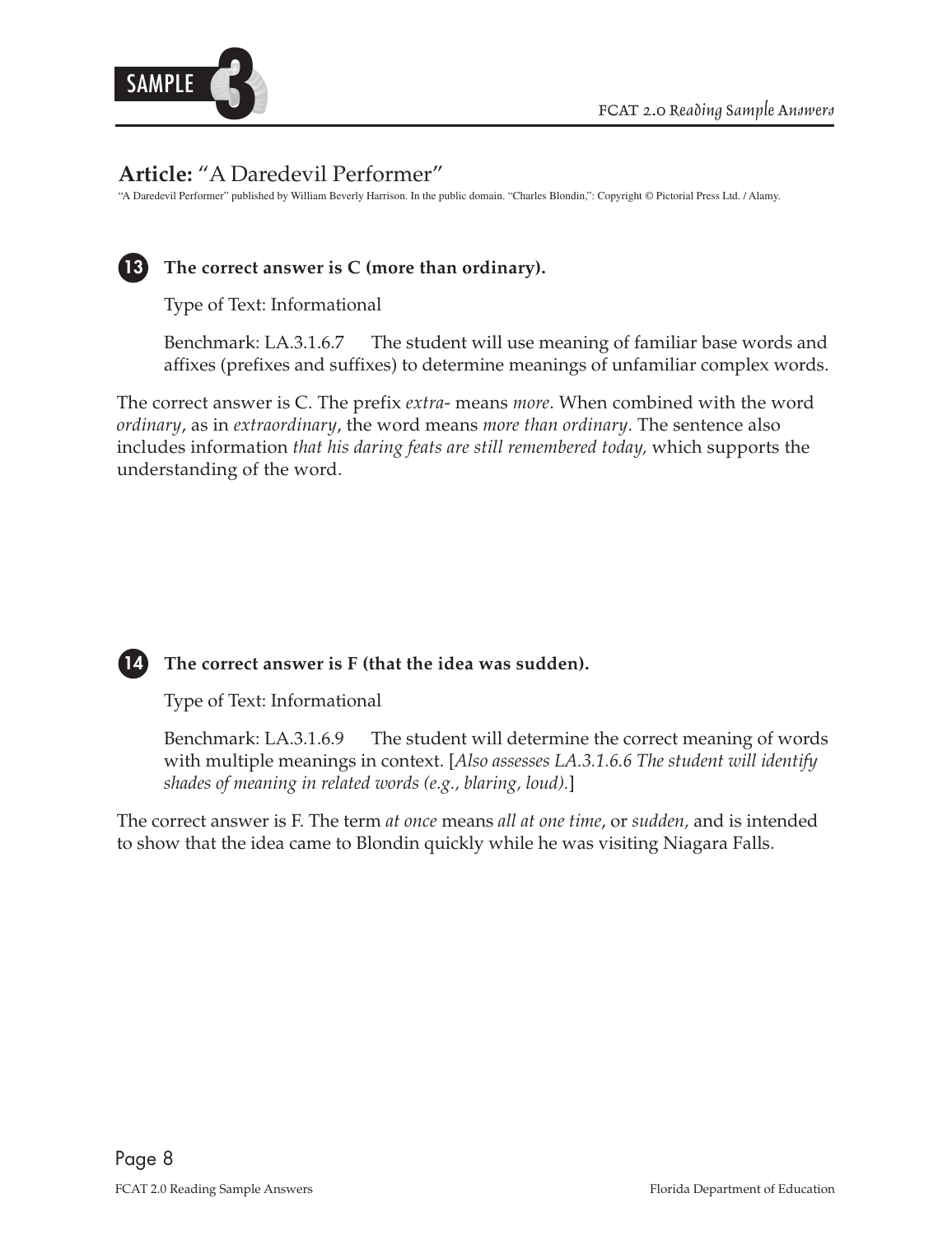

## **15 The correct answer is A (content).**

Type of Text: Informational

Benchmark: LA.3.1.6.8 The student will use knowledge of antonyms, synonyms, homophones, and homographs to determine meanings of words.

The correct answer is A. To be content is to be satisfied with something. *He was not satisfied with merely walking across* helps convey that he wanted more from his performance. He was not content with himself.



#### **16 The correct answer is G (his amazing stunts).**

Type of Text: Informational

Benchmark: LA.3.1.7.3 The student will determine explicit ideas and information in grade-level text, including but not limited to main idea, relevant supporting details, strongly implied message and inference, and chronological order of events.

The correct answer is G. The introduction states that Blondin *performed some of the most famous balancing acts ever* and that *his daring feats are still remembered today*. The article describes Blondin as *celebrated*, and he was made famous by crossing Niagara Falls on a tightrope.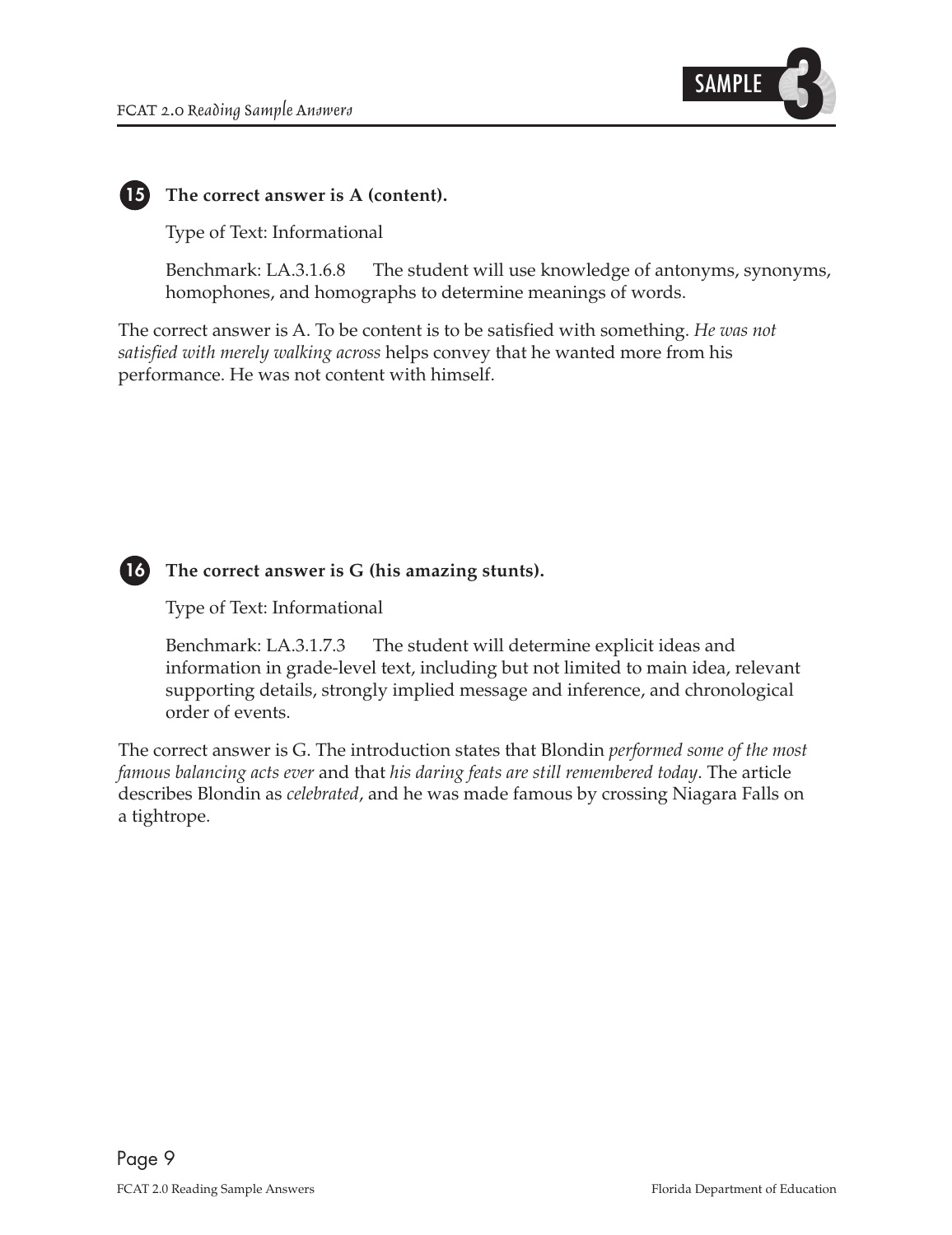

## **17 The correct answer is D (Blondin watched someone walk across a rope).**

Type of Text: Informational

Benchmark: LA.3.1.7.3 The student will determine explicit ideas and information in grade-level text, including but not limited to main idea, relevant supporting details, strongly implied message and inference, and chronological order of events.

 The correct answer is D. *A story is told of him that when he was five years old he saw an acrobat performing on a tightrope*. *He was so pleased with what he saw, that when he got home*, he tried it himself with a fishing rod. The other events took place when he was an adult.

## **18 The correct answer is H (Blondin felt he could earn great wealth by crossing Niagara Falls).**

Type of Text: Informational

Benchmark: LA.3.1.7.4 The student will identify cause-and-effect relationships in text.

The correct answer is H. While visiting Niagara Falls, *the idea at once struck him that, if he dared to cross those terrible waters on a rope, his fortune would be made.* While preparing for the stunt, Blondin made sure to secure *plenty of money for himself if he succeeded in accomplishing it.* His reason for choosing the village of Niagara for his next appearance was because he felt it provided him the opportunity to earn great wealth when he accomplished the stunt.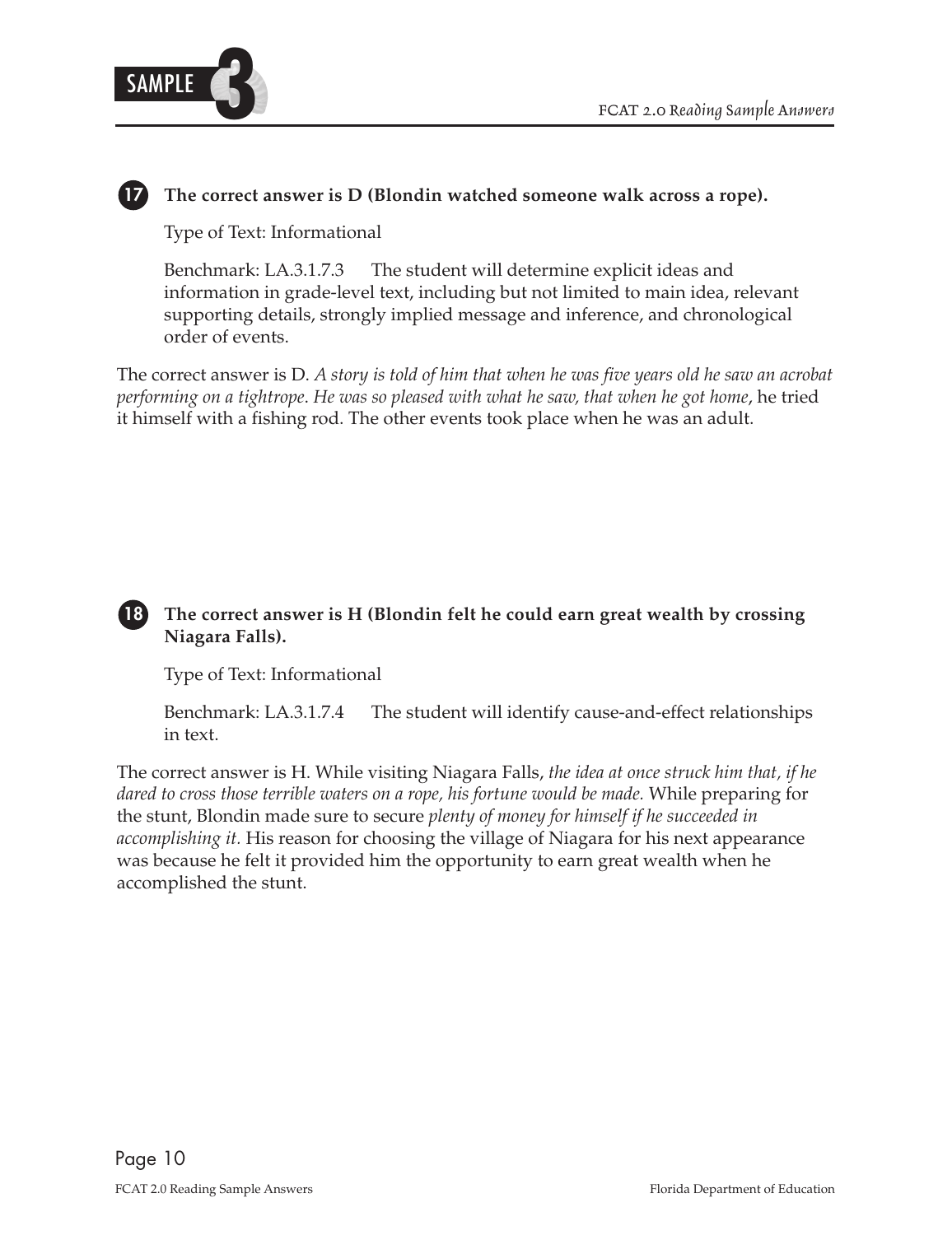

## **19 The correct answer is B (to make his act more exciting).**

Type of Text: Informational

Benchmark: LA.3.1.7.3 The student will determine explicit ideas and information in grade-level text, including but not limited to main idea, relevant supporting details, strongly implied message and inference, and chronological order of events.

 *advertised* . . . *he made the trip across the Falls in the presence of 50,000 spectators* . . . *He was not* The correct answer is B. Since the Great Blondin made sure the scheme was *well satisfied with merely walking across*. He wanted the spectacle to be exciting, which could then lead to greater notoriety and making more money in the future.

## **20 The correct answer is I (He wanted to delight audiences with his shows).**

Type of Text: Informational

Benchmark: LA.3.1.7.3 The student will determine explicit ideas and information in grade-level text, including but not limited to main idea, relevant supporting details, strongly implied message and inference, and chronological order of events.

 *blindfolded, and then carrying a man on his back, and once again wheeling a barrow [cart]*  The correct answer is I. It is evident that he wanted to delight and entertain audiences with his shows because he did not just walk across Niagara Falls. *He crossed again before him.*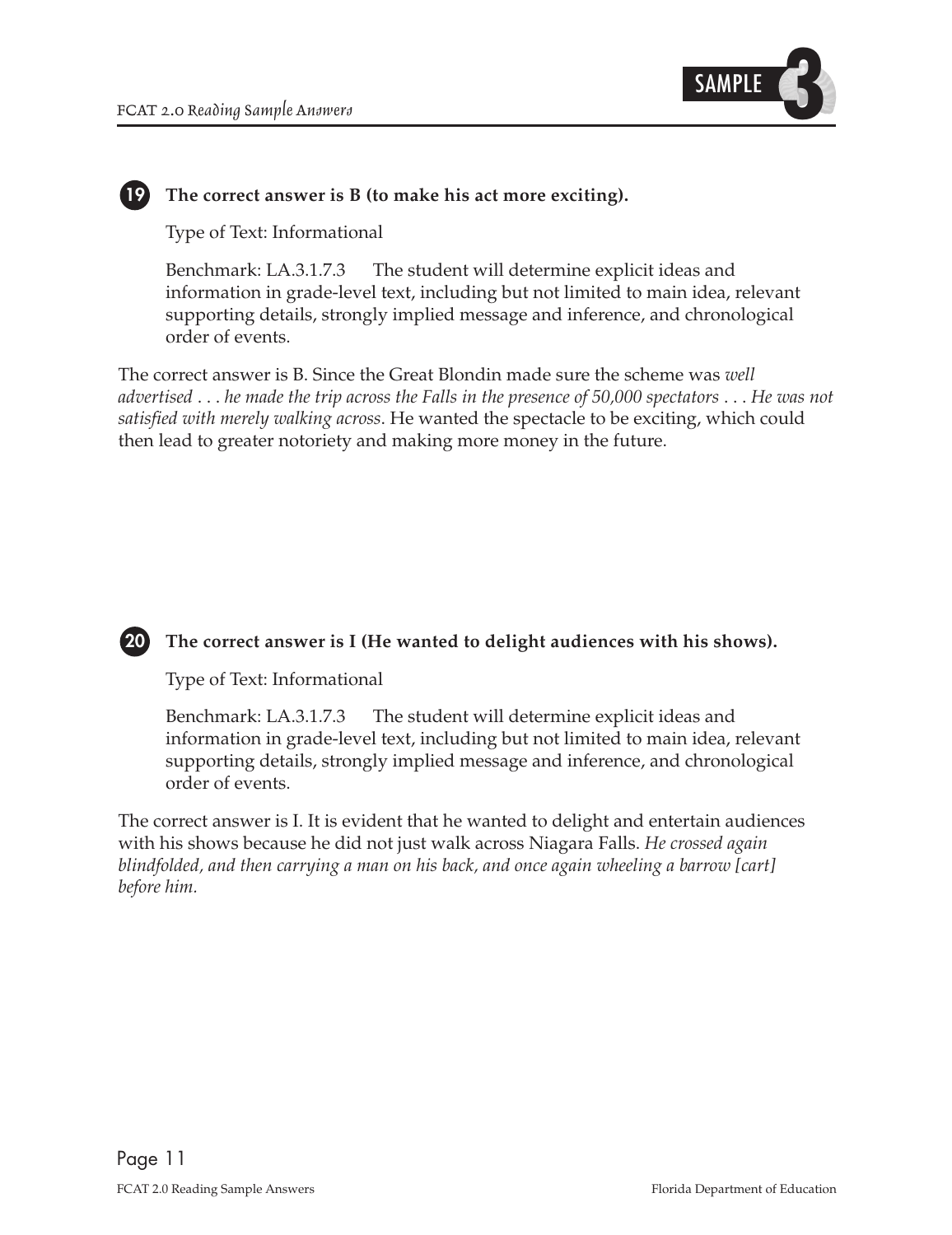

## **21 The correct answer is D (to show that Blondin was adventurous).**

Type of Text: Informational

Benchmark: LA.3.1.7.2 The student will identify the author's purpose (e.g., to inform, entertain, explain) in text and how an author's perspective influences text.

The correct answer is D. If Blondin had fallen from *175 feet above the waters,* he would have most likely been killed *in the presence of 50,000 spectators*. By including these two details about the daring and risky stunt, the author shows that Blondin was adventurous.

## **22 The correct answer is G (by telling stories about Blondin's life in the order they happened).**

Type of Text: Informational

Benchmark: LA.3.1.7.5 The student will identify the text structure an author uses (e.g., comparison/contrast, cause/effect, and sequence of events) and explain how it impacts meaning in text.

 life. The author starts with the first time Blondin *saw an acrobat performing on a tightrope*  The correct answer is G. The author tells the stories chronologically through Blondin's and then tried it himself. Next, the story of his famous walk across Niagara Falls is detailed, ending with his crossing *in the presence of the Prince of Wales*.